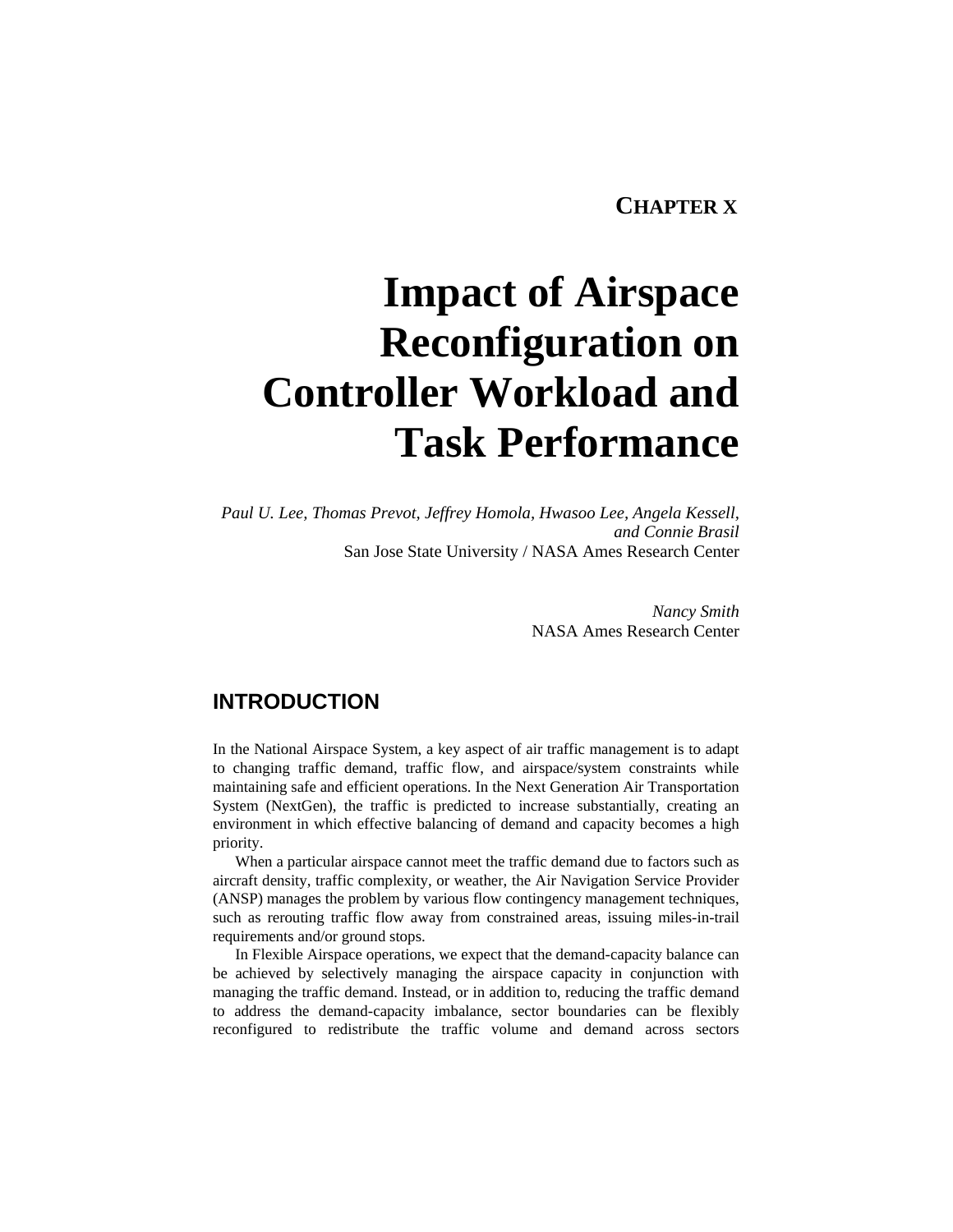(Kopardekar, Bilimoria, & Sridhar, 2007; Lee, et al., 2008). In such operations, the demand and capacity can be calculated for one to two hours into the future to identify sectors that could exceed the traffic threshold as well as sectors that are under-utilized. Using various airspace optimization algorithms, airspace can be reconfigured to manage the existing traffic demand without moving aircraft away from existing routes. A number of airspace optimization algorithms are currently being explored to find the best ways to reconfigure the airspace (e.g., Yousefi, Khorrami, Hoffman, & Hackney, 2007; Klein, Rodgers, & Kaing, 2008; Brinton & Pledgie, 2008; Zelinski, 2009).

# **EXPLORING FEASIBILITY OF FLEXIBLE AIRSPACE RECONFIGURATION**

Flexible airspace management already exists today to a limited extent. For example, sectors are combined daily whenever traffic flow significantly decreases through an airspace and reopened as traffic increases. A wider implementation of flexible airspace management, general questions related to where, how often, and how fast the sector boundary changes can occur need to be examined, because there may be an adverse impact of flexible sector boundary changes on the ANSPs. Better understanding of the ANSPs' abilities to handle the transition is needed. Some of the fundamental questions related to airspace changes and their impact on the ANSPs are as follows:

- Which airspace-related factors (e.g., airspace volume change, number of aircraft affected by the boundary change, etc.) significantly impact controllers during a boundary change?
- How often can airspace be changed?
- When is airspace change feasible?

A human-in-the-loop simulation was conducted in 2009 to address some of the questions posed above. Traffic scenarios with varying types and severity of boundary changes (BCs) were used to test their impact on the controllers. Per each boundary change, metrics such as airspace volume change, number of aircraft, and various task loads (e.g., handoffs, pointouts, etc.) were compared against subjective metrics such as workload and acceptability, as well as the safety implications in terms of separation losses and other operational errors.

#### **PARTICIPANTS**

There were four test participants. Three were operations supervisors from Washington Center (ZDC), Atlanta Center (ZTL), and Indianapolis Center (ZOA), and one a recently retired controller for Oakland Center (ZOA) who had actively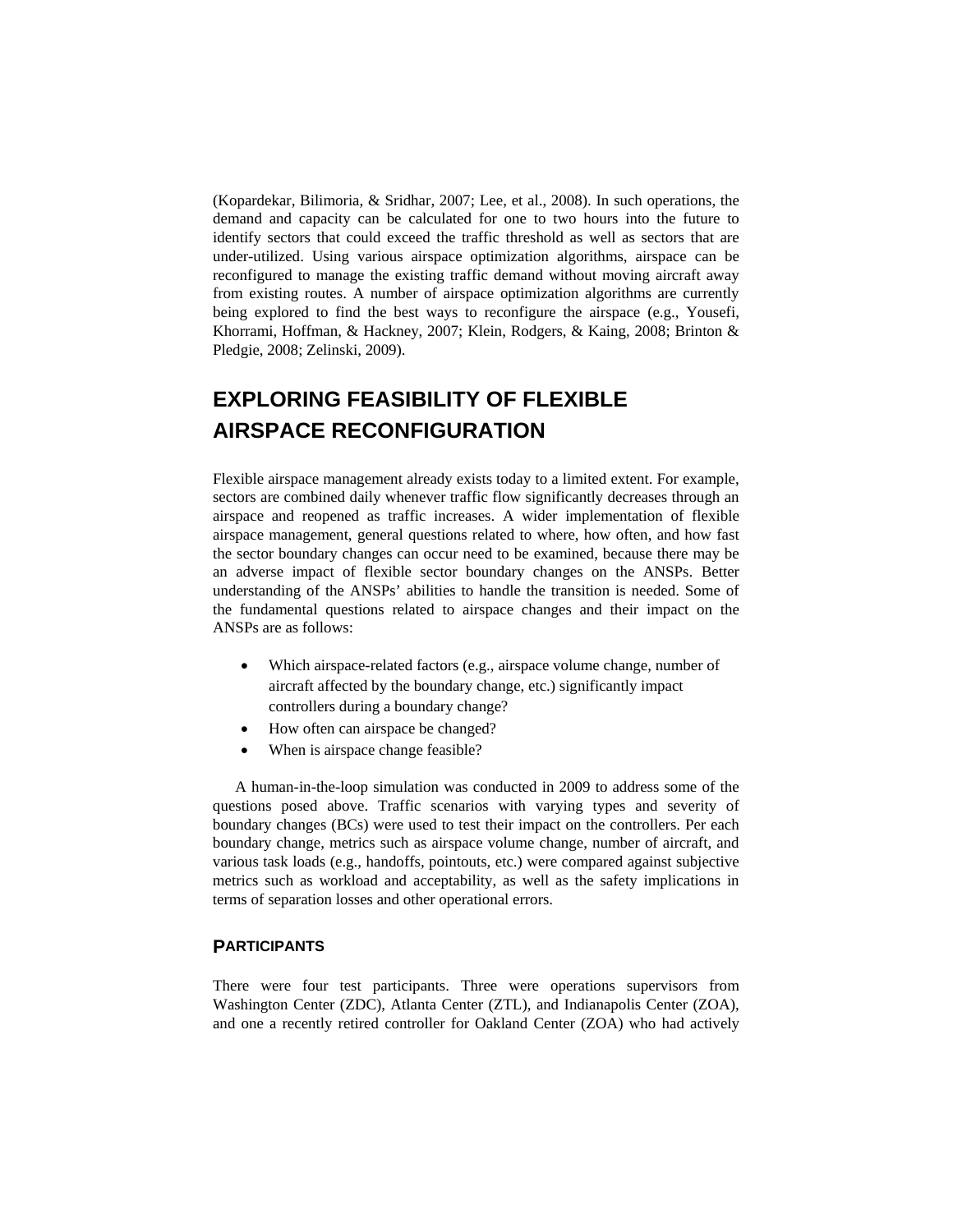controlled traffic within the last four months prior to the start of the simulation. Their air traffic control (ATC) experience spanned from 20 to 25 years with an average of 22.5 years of ATC experience.

In addition to the test participants, retired controllers from ZOA performed the duties of Area Supervisor, two Radar Associates (RAs), and "ghost" controllers responsible for all aircraft outside of the test airspace. The Area Supervisor and the two RAs played an integral role in the study. The RAs had recently retired within 2.5 and 2 years, respectively, and the Area Supervisor had retired within 6 years. All of the simulated aircraft were flown by pseudo-pilots, who were active commercial pilots or students from the San Jose State University aviation department.

#### **AIRSPACE**

The test sectors were adapted from four high altitude sectors in Kansas City Center (ZKC). The four test sectors, i.e., ZKC sectors 94, 98, 29 and 90, were surrounded by the "ghost" sectors that handled the traffic that entered and exited the test sectors.

The flows in the test scenarios consisted mostly of aircraft in level flight, with a small mix of arrivals and departures to and from the area airports. The minimum altitude of these over-flights was FL 290 with maximums being dependent upon aircraft characteristics. In general the East-West flows in these scenarios were slightly heavier than the flows running North-South. Two main traffic scenarios were created for the study. Both scenarios created traffic overload for sectors 94 and 90 while the sectors 98 and 29 had capacity to absorb the excess demand.

#### **EXPERIMENT DESIGN**

The experiment consisted of four test conditions. A *Baseline* condition with no boundary changes was used to establish the baseline workload and other performance metrics. Three additional conditions consisted of *Low, Medium,* and *High* severity of BCs (see Figure x.1). Three airspace resectorization algorithms were selected based upon their approach and aggressiveness related to the magnitude of the sector boundary change and were labeled as Low, Medium, and High accordingly. The algorithms that were leveraged for this study are a part of ongoing research effort at NASA to explore different ways to create dynamic sectorizations.

For each BC, we measured various airspace-related factors, BC frequency (i.e., time difference from the last BC) and the total number of aircraft. We expect to correlate these factors with subjective metrics such as workload and acceptability ratings and objective metrics, like operational deviations and errors.

The simulation was conducted over eight days in 2009. There were three days of training followed by 4.5 days of data collection runs that concluded with debrief discussions and questionnaires. There were 16 full data simulation runs in total.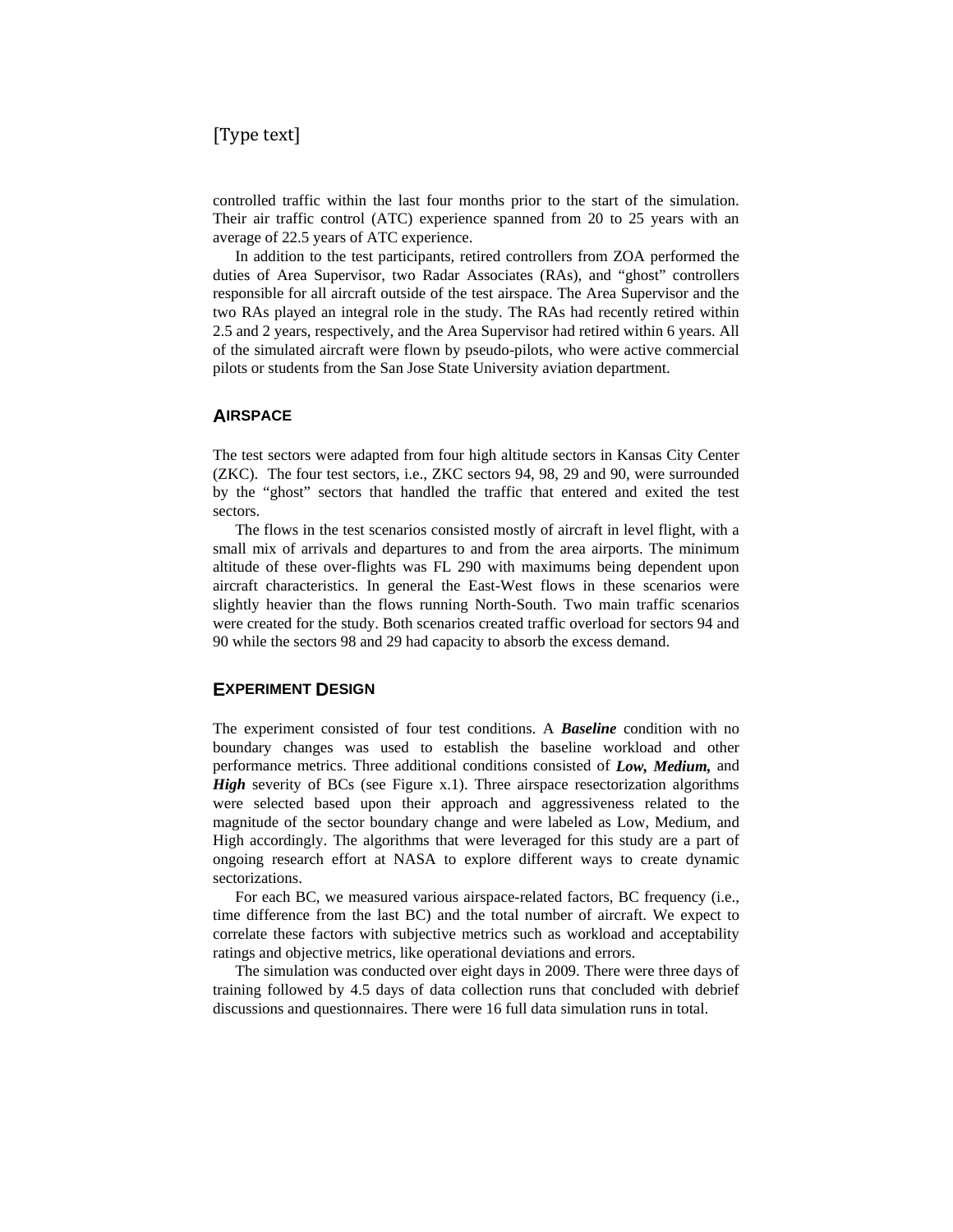

FIGURE x.1: Example of Low, Medium, and High Magnitudes of Boundary Change **Severity** 

#### **TECHNOLOGY ASSUMPTIONS AND TOOL CAPABILITIES**

The technology assumptions for the study were modeled after the assumptions in High Altitude Airspace (HAA). For the study, all aircraft were flying under Trajectory-Based Operations, flying along 4-D trajectories at a high Required Navigation Performance (RNP) conformance. They were assumed to be equipped with air-ground Data Communication (Data Comm) with automated transfer-ofcommunication (Auto-TOC) as they were handed off between sectors. All positions still had ground-ground and air-ground voice communication channels as they do today. The radar controller (R-side) had integrated conflict detection and resolution (CD&R) capabilities integrated into their displays.

The simulation platform used for the study was Multi-Aircraft Control System which provided a high fidelity emulation of the Display System Replacement (DSR) controller workstation. This DSR emulator was highly configurable to mimic both DSR workstations in the field today and future DSRs with advanced decision support tools (DSTs).

For the study, air-ground Data Comm and CD&R were integrated with route planning tool. Conflict detection tool probed for conflicts along the 4-D trajectories and alerted the controllers in case of conflicts. Controllers then used an interactive trial planning tool to plan either a lateral or vertical maneuver to resolve the conflict. A trial plan was constructed and manipulated using a trackball and the route information was displayed graphically. The conflict resolution could also be constructed using an automated conflict resolver, which could be invoked by the controller and used as another DST. Once a resolution was completed the resultant trial plans were uplinked to the aircraft via Data Comm. The advanced air and ground-side DSTs were integrated with Data Comm and the Flight Management System to allow controllers and pilots to exchange and implement 4-D trajectory information quickly. Sector handoff was manually initiated by the transferring controller. When the handoff was accepted, a frequency change uplink message was automatically sent to the aircraft.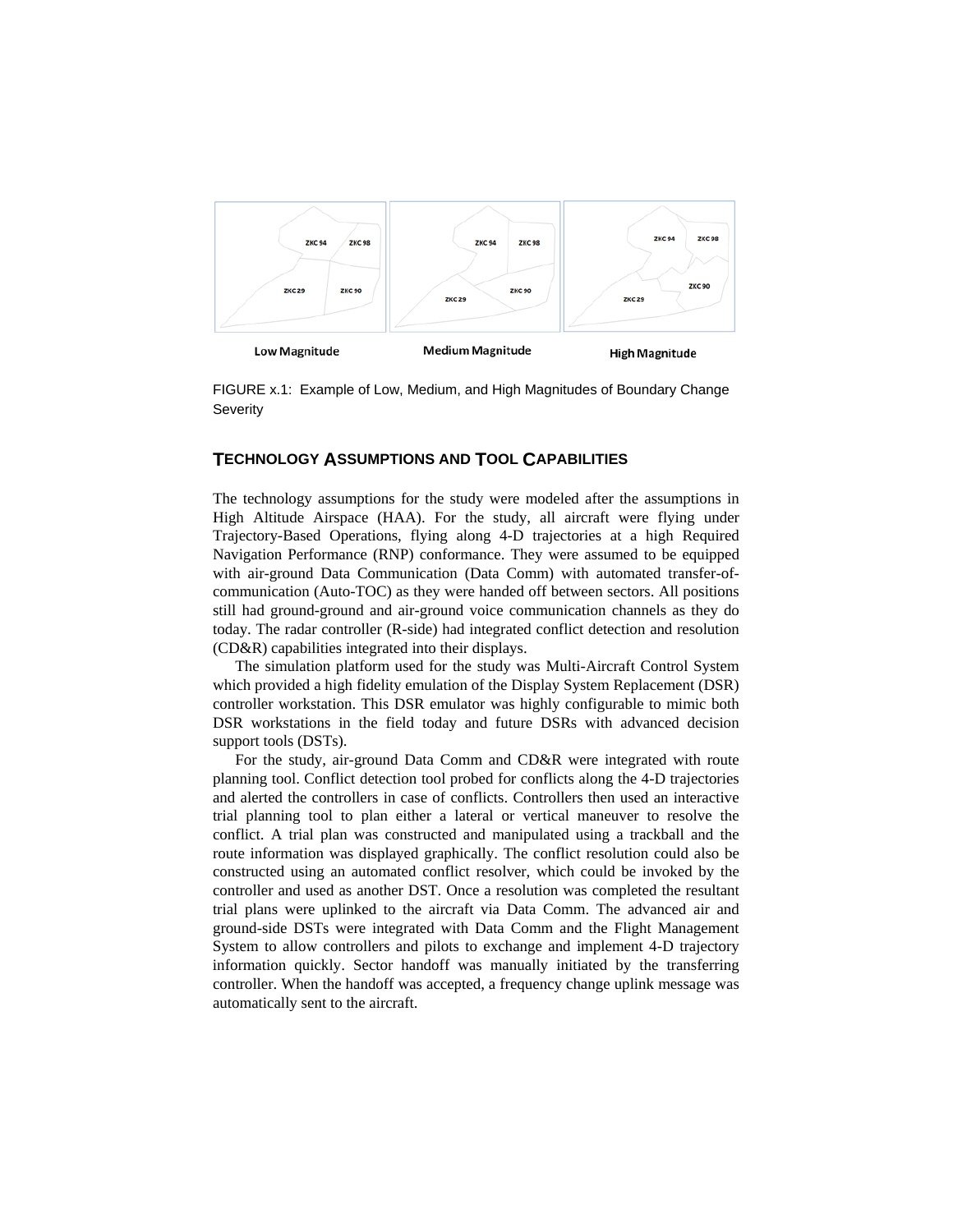In addition to assumptions related to HAA, we assumed that both radar and radar associates had the same displays and tools to monitor and issue clearances to the aircraft. We also assumed that sector boundary changes can be constructed from one position and propagated flexibly both at the sector positions and other locations throughout the Center and beyond (e.g., Command Center). The sector boundary changes were assumed to be accessible to the controllers via a "preview" function which displayed both the current and future sector boundaries on their displays along with the impacted traffic.

#### **PROCEDURE**

Upon arrival, participants were given a brief introductory briefing on the Flexible Airspace concept, followed by hands-on training on the airspace, tools, and the traffic scenarios.



FIGURE x.2: Test Area with 4 Radar, 2 Radar Associate, and Area Supervisor **Stations** 

For the training and the data collection, the participants used radar controller stations that were similar to the ones that they use in actual operations. Stations were used as four radar displays in the corners and two RA displays were located between these (see Figure x.2). In addition to these six stations, an Area Supervisor's station was configured similarly to the controller stations but with extra displays for load awareness. Two side-by-side projectors were connected to the Area Supervisor's station and projected a Traffic Situation Display with a realtime display of traffic. Once the participants felt sufficiently comfortable with the new tools and NextGen operations in general, they continued their hands-on training with BCs. In a BC, the Area Supervisor previewed the BCs and monitored when the next BC would occur. In the simulation, the sector boundary changes were precalculated by various algorithms and scripted to occur at a pre-designated time.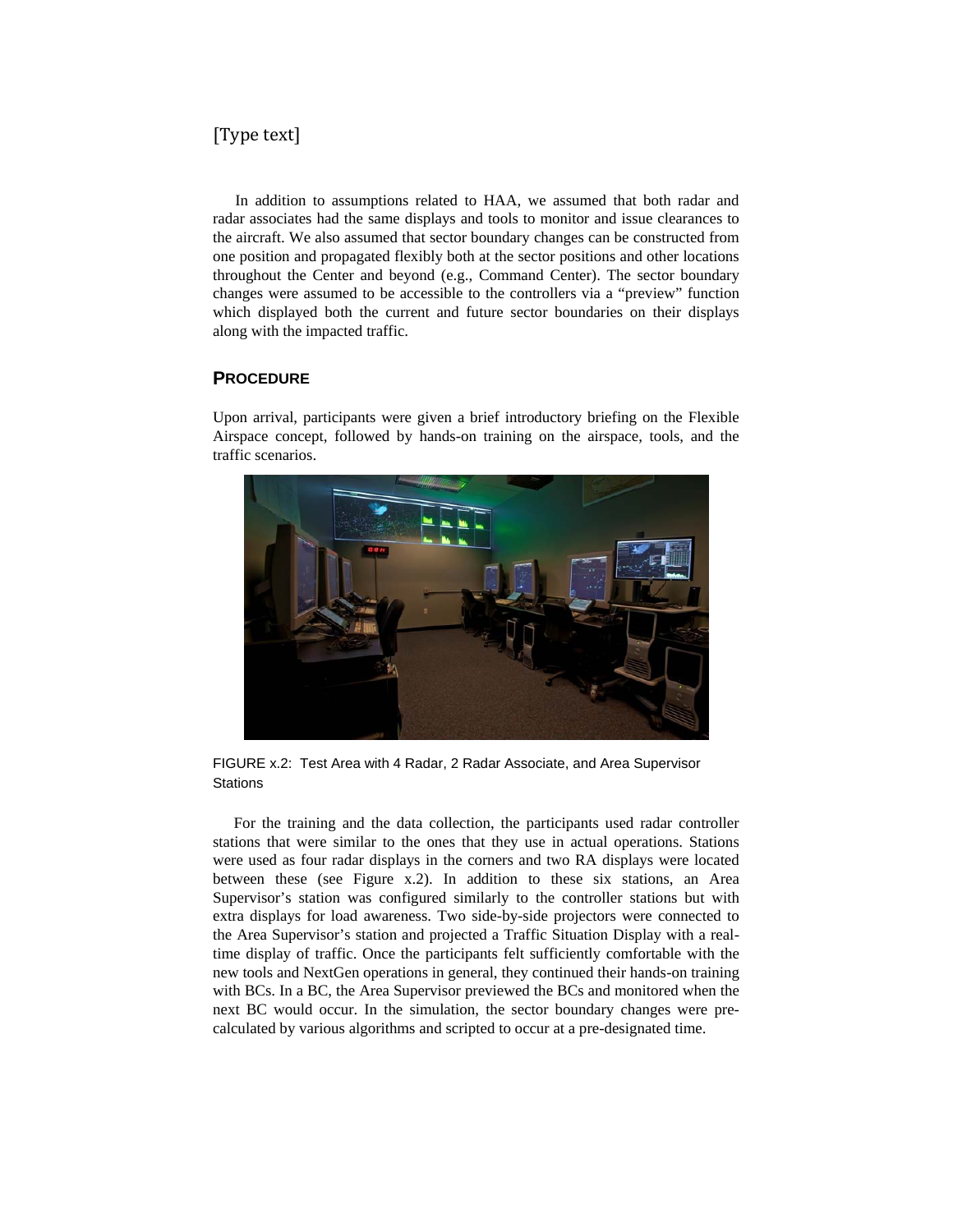Once the Area Supervisor reviewed the BC and the predicted traffic levels for all sectors before and after each BC, he assigned RA controllers to the sectors that needed the most help. The supervisor first coordinated the plan with the RA controllers (5 to 10 minutes in advance) and then they coordinated with the R-side controller at three minutes prior to the BC. At three minutes, the R-side saw an upcoming BC preview displayed on their DSR screen. Figure x.3 shows what a boundary preview might look like during the simulation.



FIGURE x.3: Controller display during a boundary change

The R-side controllers previewed the BCs on their displays. By examining their own sector before and after a BC, controller participants calculated which aircraft should have their control transferred. The sector controller, who no longer owned the airspace but still owned the aircraft, initiated handoffs for the impacted aircraft to the appropriate receiving controller. Radar Associate's help was available to handle workload during this transition. The receiving controller accepted the handoff. The Auto-TOC was then executed via Data Comm. Either the initiating Rside or RA briefed the receiving controller about the traffic situation if necessary. Finally, pilots checked in to the new sector once TOC was completed.

#### **EXPERIMENTAL METRICS**

We have collected and analyzed a number of airspace-related factors in this NextGen environment which may impact controller workload and the feasibility of the operations during BCs. We list below the independent and dependent variables collected for the study.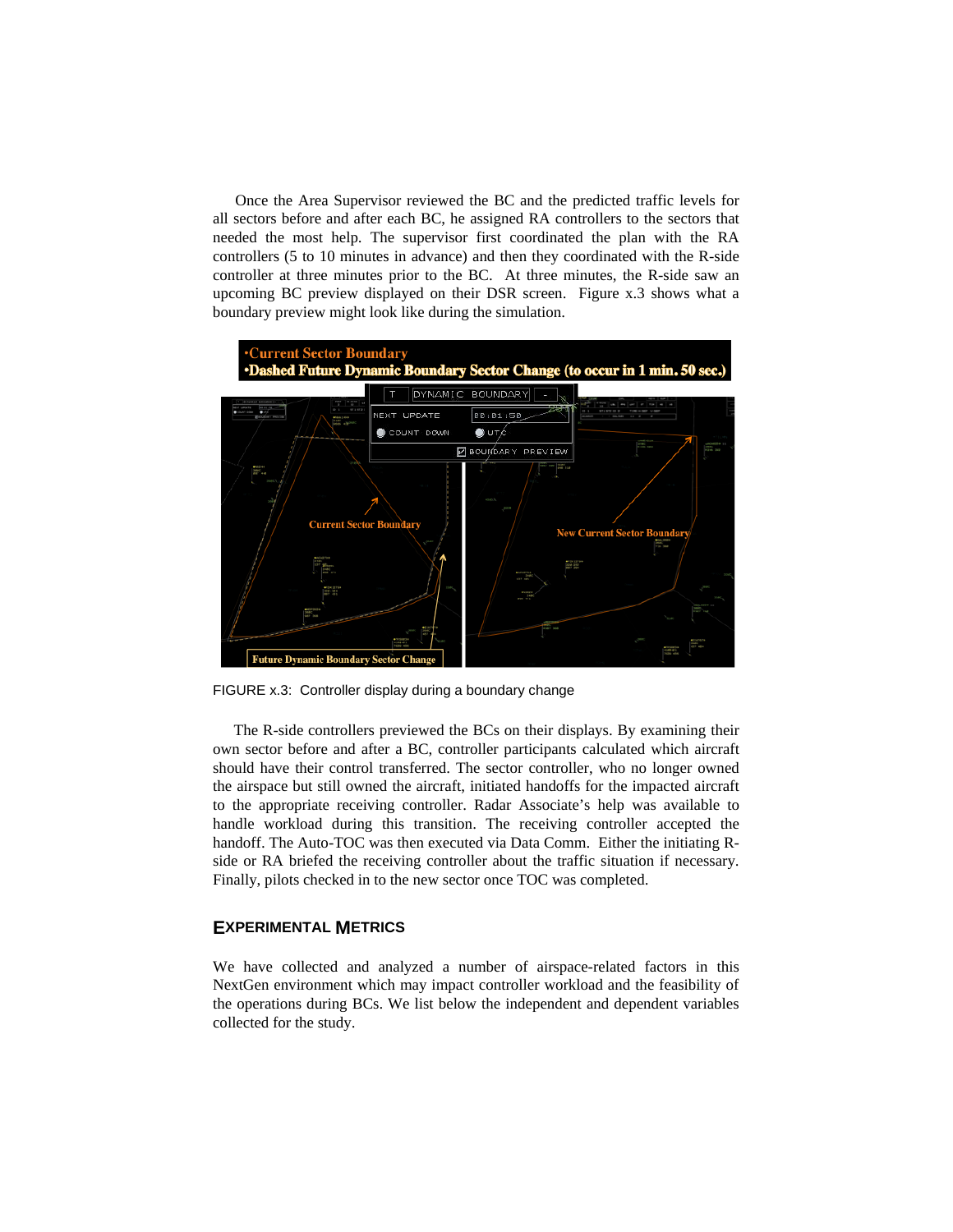#### **Independent Variables**

The Table x.1 describes the airspace-related factors that may have impact on controller workload and operational feasibility during the boundary changes. These metrics are calculated for each BC by averaging the values across the four test sectors. For some metrics such as aircraft count, handoffs, and pointouts, a period of +/- 3 minutes around BCs was used to average the values for the corresponding BC. The duration was chosen because the controllers started to preview the new sector boundaries starting at -3 minutes to the BC and it took approximately 3 minutes after the BC for the controllers to become accustomed to the new sector boundaries.

| <b>Variable Name</b>      | <b>Description</b>                                                                                                                                                                                                                                                                                                                         |
|---------------------------|--------------------------------------------------------------------------------------------------------------------------------------------------------------------------------------------------------------------------------------------------------------------------------------------------------------------------------------------|
| <b>BC_Frequency</b>       | Frequency of boundary changes = time duration (in min)<br>from the last BC to the current BC.                                                                                                                                                                                                                                              |
| <b>AC Gained Lost</b>     | Average number of aircraft (AC) that changed<br>geographic sector at the BC. For each BC, average AC<br>gained across four test sectors are the same as average<br>AC lost.                                                                                                                                                                |
| SectorCnt AC Gained Lost  | Number of sector pairs (12 possible pairs = 4 sectors X 3<br>neighboring sectors) that have aircraft that change<br>sectors at the BC. This metric is calculated in case there<br>is an adverse impact due to the number of sector pairs<br>that needs to coordinate rather than the number of<br>aircraft that needs to change ownership. |
| P Vol Gained              | Average percentage of volume gained per sector.                                                                                                                                                                                                                                                                                            |
| P_Vol_Lost                | Average percentage of volume lost per sector.                                                                                                                                                                                                                                                                                              |
| SectorCnt_Vol_Gained_Lost | Number of sector pairs (12 possible pairs) that have<br>sectors that gained or lost volume at the BC.                                                                                                                                                                                                                                      |
| <b>AC Count</b>           | Average number of aircraft in the sector at $+/-$ 3 minutes<br>around the boundary change.                                                                                                                                                                                                                                                 |
| <b>Conflict Count</b>     | Average number of conflicts in the sector at +/-3<br>minutes around the boundary change.                                                                                                                                                                                                                                                   |
| HO_Init                   | Average number of handoffs initiated per sector during<br>+/- 3 minutes around the boundary change.                                                                                                                                                                                                                                        |
| <b>HO</b> Accept          | Average number of handoffs accepted per sector during<br>+/- 3 minutes around the boundary change.                                                                                                                                                                                                                                         |
| HO_Cancel                 | Average number of handoffs initiated but subsequently<br>cancelled per sector during $+/-$ 3 minutes around the<br>boundary change.                                                                                                                                                                                                        |
| Pointout                  | Average number of pointouts per sector during +/-3<br>minutes around the boundary change.                                                                                                                                                                                                                                                  |
| Sector_Dir_Change         | Change in the long axis of the sector (in degrees).                                                                                                                                                                                                                                                                                        |
| <b>Hausdorff</b>          | Calculates "similarity" of sectors before and after the BC.                                                                                                                                                                                                                                                                                |

| Table x.1 Potential Factors that Impact Controllers |  |
|-----------------------------------------------------|--|
|-----------------------------------------------------|--|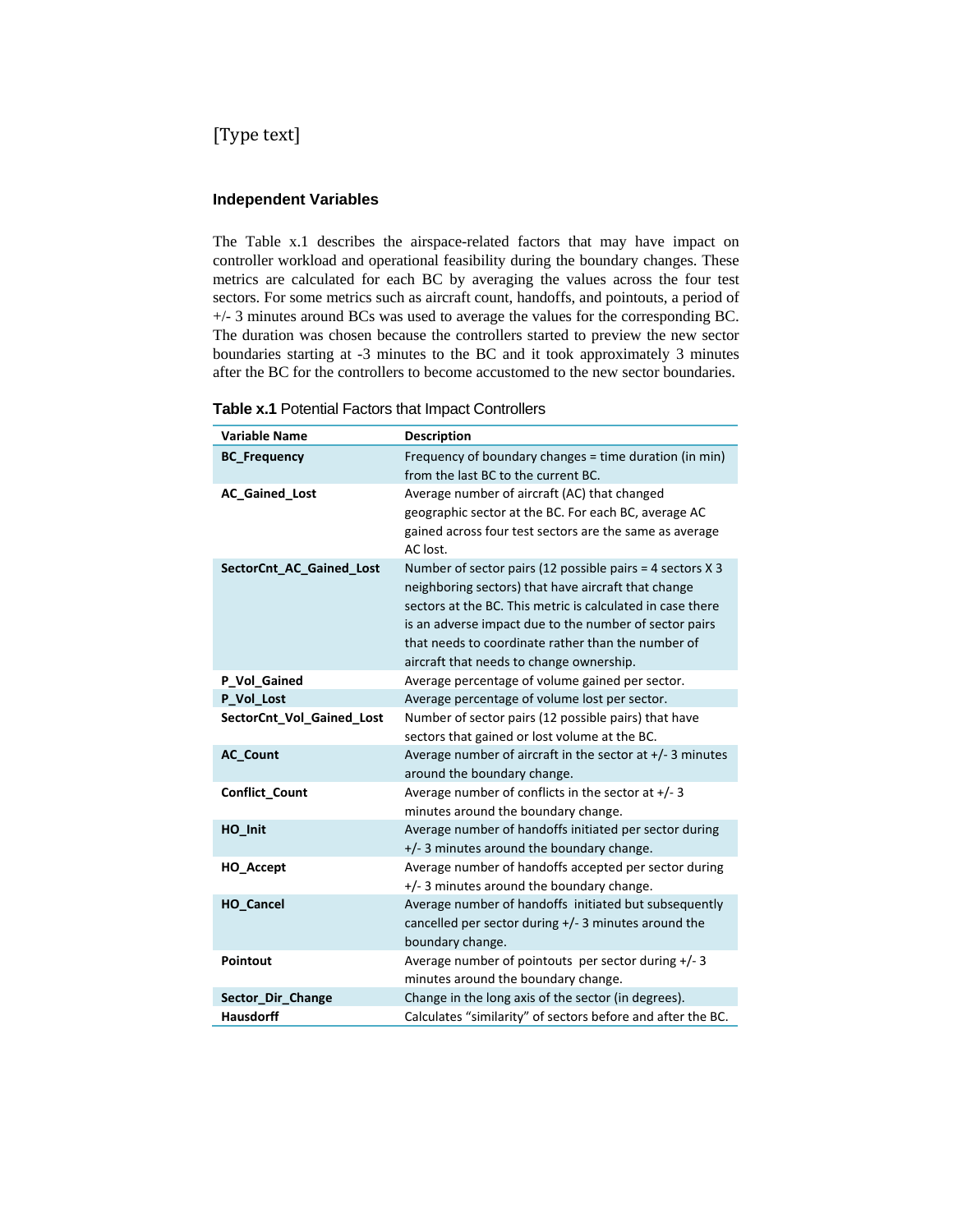#### **Dependent Variables**

To assess the impact of airspace reconfiguration on controller workload and operational feasibility, the following four metrics were measured and calculated during the BCs (see Table x.2).

| <b>Variable Name</b> | <b>Description</b>                                                                                                                   |
|----------------------|--------------------------------------------------------------------------------------------------------------------------------------|
| PostRun WL           | Workload ratings $(1 – 7 scale)$ for each boundary change<br>taken after each simulation in a post-run questionnaire.                |
| RealTime WL          | Average workload ratings $(1 - 7$ scale) at $+/- 3$ minutes of<br>the boundary change, taken real-time during the<br>simulation run. |
| <b>BC</b> Workload   | Workload ratings at the boundary change – workload<br>ratings in the Baseline condition at the corresponding<br>traffic scenario.    |
| Acceptability        | Acceptability ratings $(1 – 7 scale)$ for each boundary<br>change taken during post-run questionnaire.                               |

**Table x.2** Controller Ratings on Workload and Acceptability

In addition to the metrics above, metrics related to operational deviation were measured (see Table x.3). These metrics are expected to occur whenever the BCs and/or traffic situation becomes severe and infeasible, which in turn are likely to impact the controller workload and result ultimately in operational deviations.

| <b>Table x.3 Metrics Related to Operational Deviation</b> |  |
|-----------------------------------------------------------|--|
|-----------------------------------------------------------|--|

| Variable Name   | <b>Description</b>                                         |
|-----------------|------------------------------------------------------------|
| Late HO Init    | Number of handoffs that were initiated after the aircraft  |
|                 | already entered the downstream sector.                     |
| Late HO Accept  | Number of handoffs that were accepted too late after       |
|                 | the aircraft already entered one's own sector (Late        |
|                 | handoffs due to late handoff initiations were excluded).   |
| Sector Bypassed | Number of aircraft that are handed off to the next sector  |
|                 | prior to entering one's own sector. This often happens     |
|                 | when aircraft is handed off to a sector with short transit |
|                 | time. Short transit time can be due to an inappropriate    |
|                 | handoff (instead of pointout) or a bad sector design.      |

# **RESULTS**

Our initial hypothesis on the impact of sector boundary changes on the controllers was that the BCs would cause high workload whenever a large number of aircraft changed ownership from one sector to another via handoff. The prediction was that large airspace volume changes would require greater numbers of aircraft to change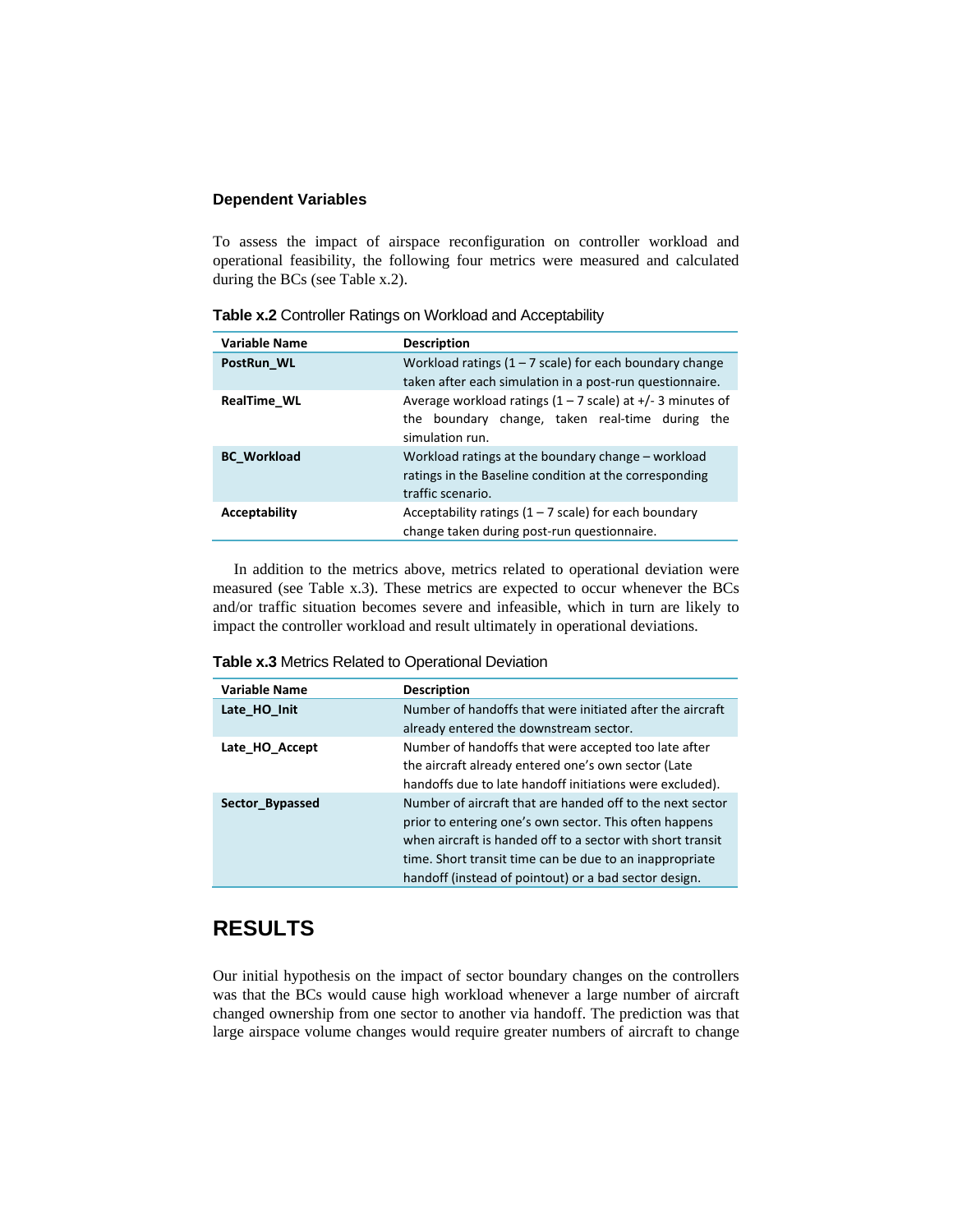sectors, which would result in excessive workload thereby making the transition infeasible. We also identified and assessed other factors that may be correlated with operational feasibility.

Results were initially analyzed by BC severity conditions and summarized by Homola and colleagues (submitted). The summary is given in the following section but will quickly move onto the main focus of this paper, which is to link the airspace-related factors directly to the workload, acceptability, and performance metrics to examine their relationships.

#### **SUMMARY OF RESULTS BY CONDITIONS**

Table x.4 shows the controller workload/acceptability ratings of the BCs by BC condition. The results suggest that both the overall workload and BC workload at the boundary change increased (1 to 7 scale;  $1 = low$ ;  $7 = high$ ) and acceptability decreased with increasing BC severity as expected. The absent data in the Baseline condition are due to the questions not being asked of the participants.

**Table x.4** Results from Controller Workload and Acceptability Ratings

| <b>Metrics</b>       | <b>Baseline</b><br>(No BC) | Low  | <b>Medium</b> | High |
|----------------------|----------------------------|------|---------------|------|
| PostRun WL           |                            | 4.75 | 4.99          | 5.65 |
| <b>RealTime WL</b>   | 4.48                       | 4.75 | 5.00          | 5.48 |
| <b>BC</b> Workload   |                            | 0.41 | 0.62          | 1.10 |
| <b>Acceptability</b> |                            | 6.67 | 6.08          | 4.65 |

Table x.5 summarizes the results from factors that may impact the controller workload and performance. Given that controller workload and acceptability ratings were impacted by BC severity conditions, we examined if these factors also correlate with the experimental conditions. The results suggest that most of the factors that we identified, such as aircraft gained/lost, airspace volume change (e.g., P\_Vol\_Gained), and handoff related events (e.g., InitHO), increased with increasing BC severity as we hypothesized. Factors such as overall aircraft count, conflict count, and aircraft density did not significantly differ as expected since the aircraft in the simulation were left on their original path as much as possible, leaving the demand set and the traffic situation similar across conditions. Table x.6 shows the results related to late handoff initiation/acceptance and handoffs to the downstream sector prior to entering one's own sector (Sector\_Bypassed). The results show a general increase as BC severity increased, with an exception of relatively high counts for late handoffs in the Low severity condition. A more detailed look at the data suggested that the high values come mainly from one BC in particular which had numerous late handoffs in two of the sectors. The actual explanation for the deviation is yet undetermined and needs further investigation.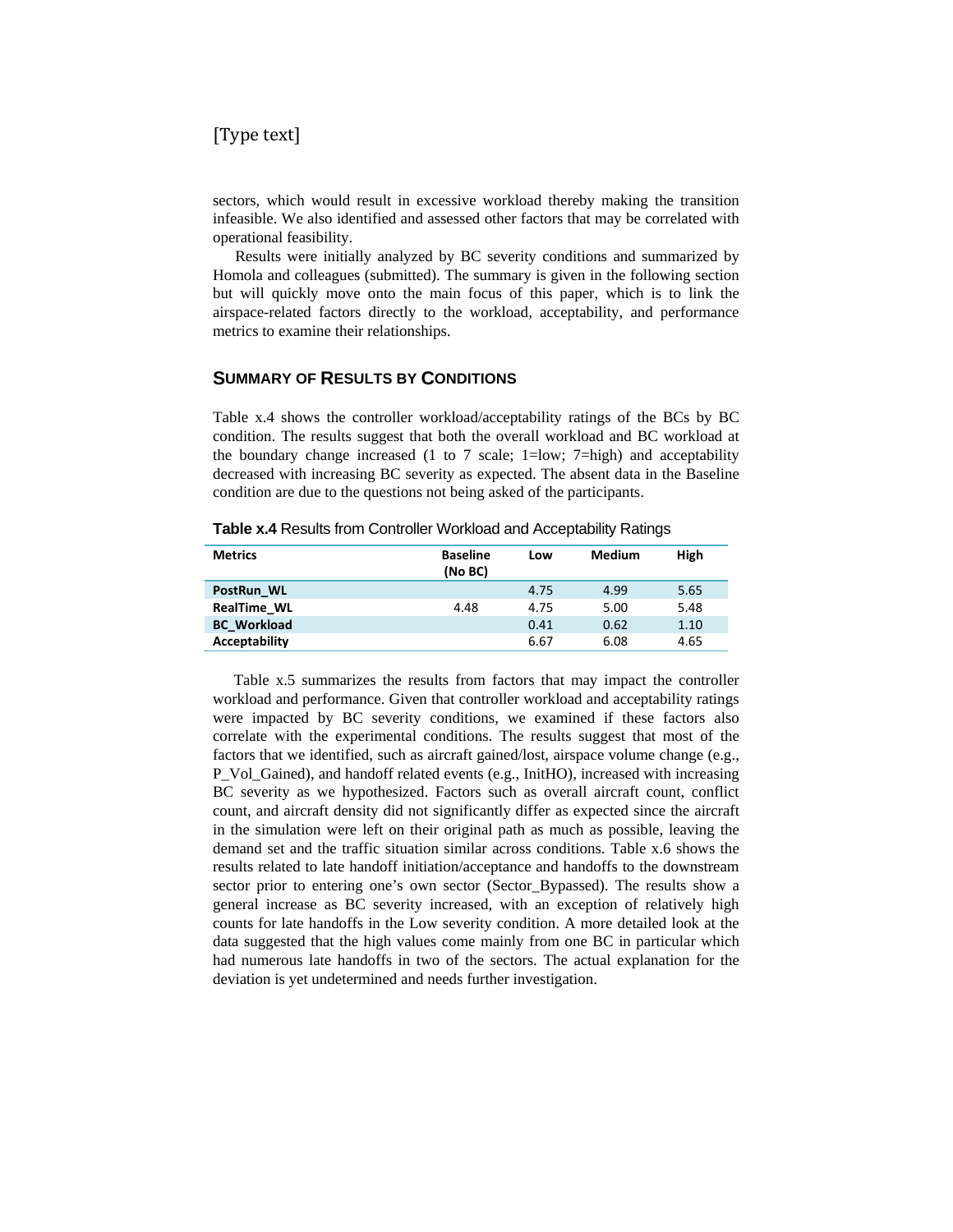| <b>Table x.5</b> Results from Potential Factors that Impact Controllers |  |  |
|-------------------------------------------------------------------------|--|--|
|-------------------------------------------------------------------------|--|--|

| <b>Metrics</b>            | <b>Baseline</b><br>(No BC) | Low   | <b>Medium</b> | High  |
|---------------------------|----------------------------|-------|---------------|-------|
| <b>AC Gained Lost</b>     |                            | 1.70  | 2.27          | 4.31  |
| SectorCnt AC Gained Lost  |                            | 3.09  | 3.50          | 4.75  |
| P Vol Gained              |                            | 10.04 | 13.07         | 24.74 |
| P Vol Lost                |                            | 7.99  | 11.16         | 22.51 |
| SectorCnt_Vol_Gained_Lost |                            | 3.82  | 5.08          | 6.25  |
| <b>AC Count</b>           | 18.27                      | 18.05 | 17.99         | 17.91 |
| <b>Conflict Count</b>     | 0.81                       | 0.85  | 0.88          | 0.85  |
| HO Init                   | 11.50                      | 12.40 | 12.94         | 14.10 |
| <b>HO</b> Accept          | 10.82                      | 10.92 | 11.67         | 11.94 |
| HO Cancel                 | 0.18                       | 0.48  | 0.50          | 0.73  |
| Pointout                  | 1.09                       | 1.58  | 1.85          | 2.56  |
| Sector Dir Change         |                            | 23.93 | 17.22         | 32.40 |
| <b>Hausdorff</b>          |                            | 36.35 | 33.91         | 49.72 |

**Table x.6** Results from Metrics Related to Operational Deviation

| <b>Metrics</b>  | <b>Baseline</b><br>(No BC) | Low  | <b>Medium</b> | High |
|-----------------|----------------------------|------|---------------|------|
| Late HO Init    | 0.05                       | 0.29 | 0.15          | 0.73 |
| Late HO Accept  | 0.23                       | 0.38 | 0.25          | 0.27 |
| Sector Bypassed | 1.02                       | 1.63 | 1.85          | 2.35 |

Overall, the results from this analysis suggest that BC severity has an impact on both the controller workload and operational feasibility and is correlated with our proposed airspace-related factors. In the following section, this relationship will be more directly examined via correlation and regression analyses.

#### **ANALYSIS OF BOUNDARY CHANGE FACTORS**

The examination of the BC factors was done by taking each BC as a sample. The data from the four test sectors were averaged into a single value for the analysis. Some metrics, such as workload and conflict count, were taken over +/- 3 minutes of the BC as an acceptable time duration that was impacted by the BC.

#### **Correlation of Dependent Variables**

PostRun\_WL and RealTime\_WL metrics had high correlation with each other, as expected since they both evaluated workload (see Table x.7). Since these two metrics were highly correlated, subsequent analyses will focus on only one of the variables, namely RealTime\_WL. Correlation between the workload ratings and the other two metrics, namely BC\_Workload and Acceptability, also had high correlation. Operational deviation factors (e.g., late handoffs) were also correlated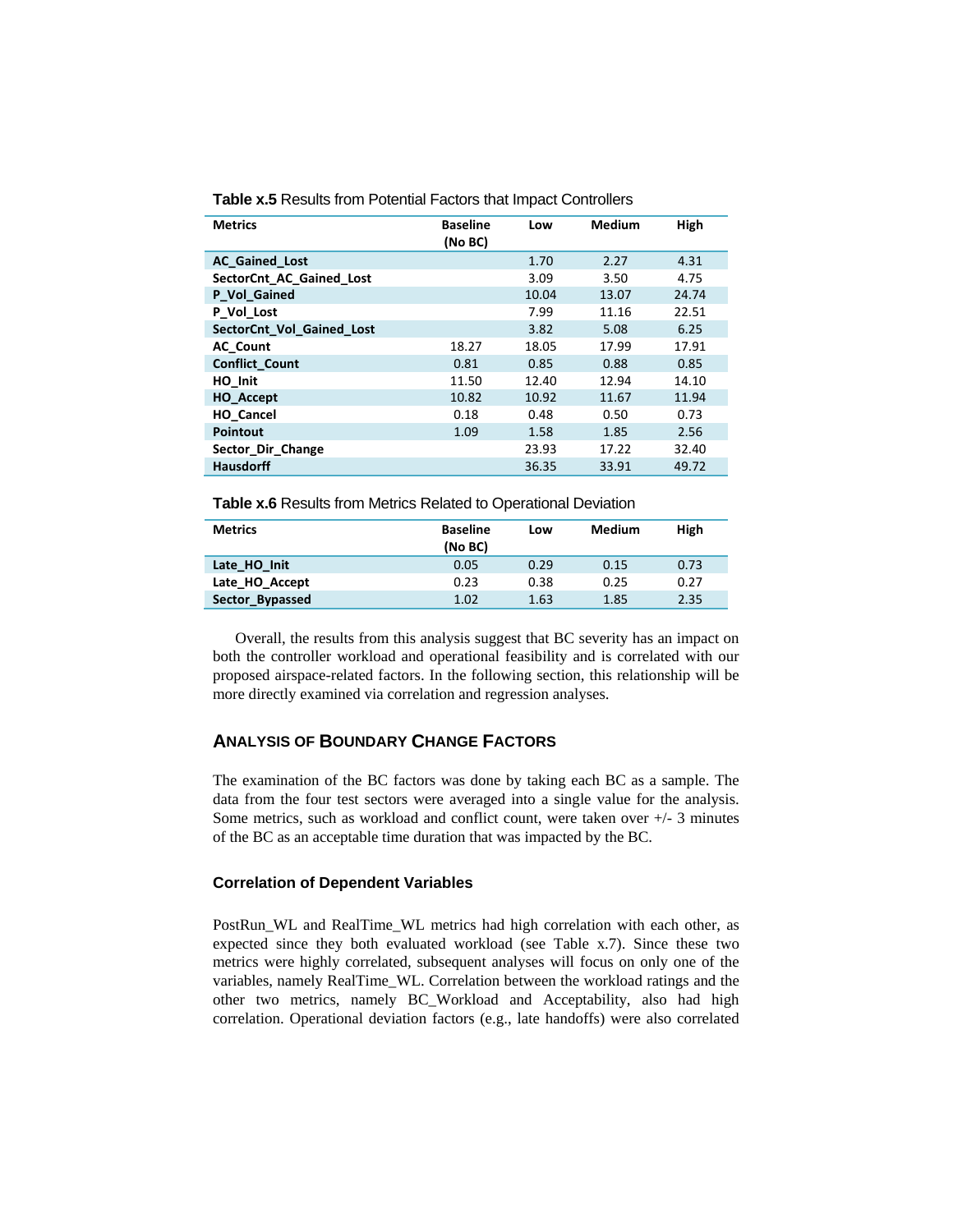with each other and the results show that Late HO Init correlated well with Late\_HO\_Accept but Sector\_Bypassed did not correlate well with the other factors.

| Pearson                                                     | PostRun WL | RealTime WL | <b>BC</b> Workload | Acceptability |  |
|-------------------------------------------------------------|------------|-------------|--------------------|---------------|--|
| Correlation                                                 |            |             |                    |               |  |
| PostRun WL                                                  | 1          |             |                    |               |  |
| RealTime WL                                                 | $0.768**$  |             |                    |               |  |
| <b>BC</b> Workload                                          | $0.453**$  | $0.608**$   | 1                  |               |  |
| Acceptability                                               | $-0.599**$ | $-0.513**$  | $-0.412*$          |               |  |
| ** Correlation is significant at the 0.01 level (2-tailed). |            |             |                    |               |  |
| * Correlation is significant at the 0.05 level (2-tailed).  |            |             |                    |               |  |

**Table x.7** Correlation between Workload and Acceptability Ratings

#### **Correlation of Independent Variables**

A number of variants on the airspace volume change and aircraft with ownership change were defined to see which of these factor variants would be most relevant. Unfortunately, five of the factors correlated strongly with each other (see Table x.8). This implies that the later regression analyses will not be able to identify the individual contribution from these factors and when one of the factors is chosen in the model, the others are likely to be excluded since they capture the same variance in the model. These factors also correlated with SectorCnt\_Vol\_Gained\_Lost, HO\_Init, Pointouts, and Sector\_DirChange, and, to a lesser extent, with AcceptHO.

| Pearson<br>Correlation                                      | AC<br>Gained<br>Lost | SectorCnt<br>AC Gained<br>Lost | P Vol<br>Gained | P Vol<br>Lost | <b>Hausdorff</b> |
|-------------------------------------------------------------|----------------------|--------------------------------|-----------------|---------------|------------------|
| AC Gained<br>Lost                                           | 1                    |                                |                 |               |                  |
| SectorCnt AC Ga<br>ined Lost                                | $0.806**$            | 1                              |                 |               |                  |
| P Vol Gained                                                | $0.871**$            | $0.777**$                      | 1               |               |                  |
| P Vol Lost                                                  | $0.911**$            | $0.803**$                      | $0.967**$       | 1             |                  |
| Hausdorff                                                   | $0.709**$            | $0.733**$                      | $0.856**$       | $0.827**$     | 1                |
| ** Correlation is significant at the 0.01 level (2-tailed). |                      |                                |                 |               |                  |

**Table x.8** Correlation of Factors related to Airspace Volume Change

### **Factors that Impact Overall Workload Ratings**

After each simulation run, the controller participants were asked to rate the overall workload at the BC and identify factors that had caused high workload. They listed following factors (accompanied by its simulation metric names) as high workload contributors: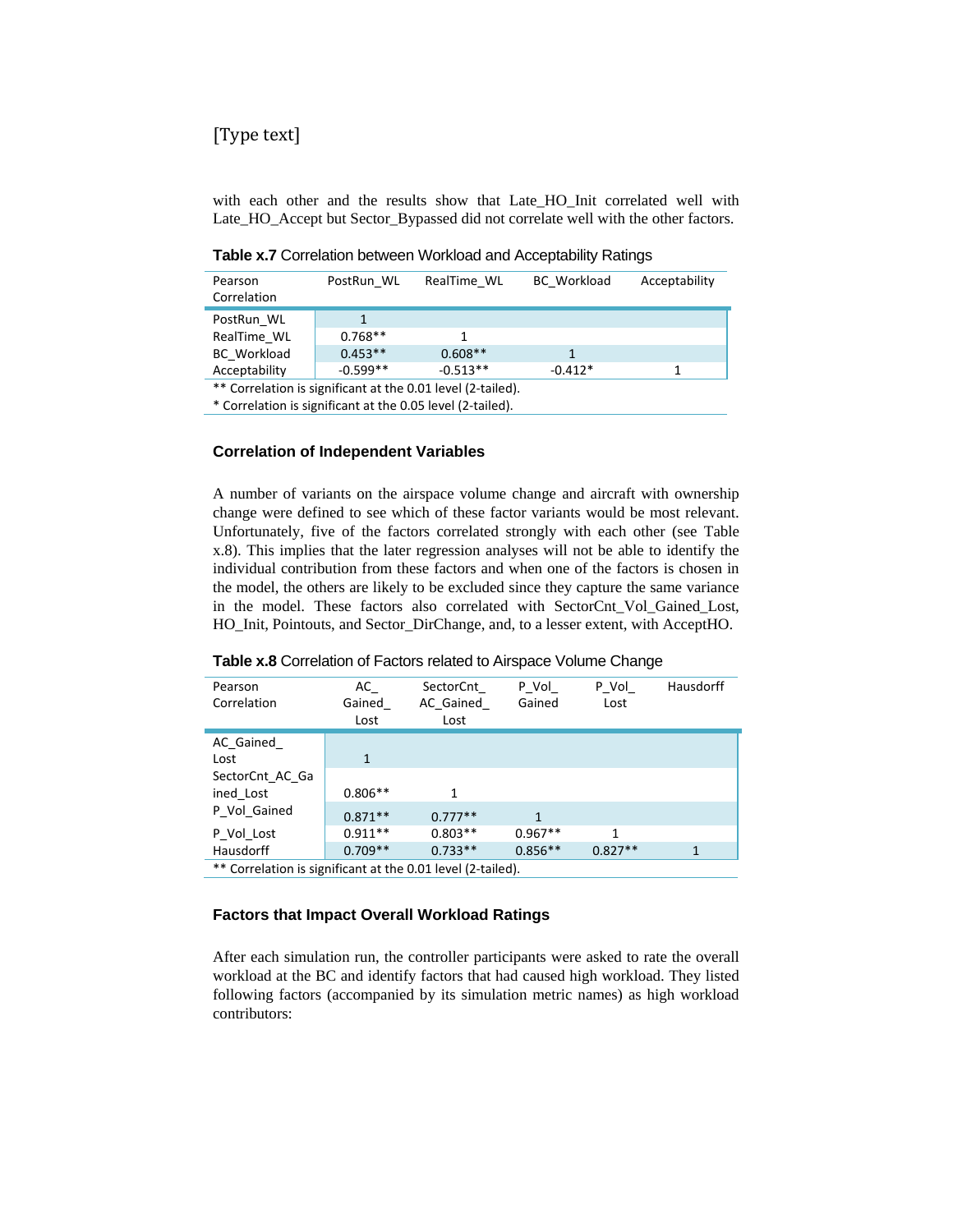- *Heavy traffic volume* AC\_Count
- *Large number of aircraft that changes ownership* AC\_Gained\_Lost and SectorCnt\_AC\_Gained\_Lost
- *Tasks initiated by a controller* –Pointout
- *Too many overlapping data blocks*

Overall workload ratings (RealTime\_WL) were correlated with dependent variables using Pearson correlation with  $p < 0.05$ . The correlated factors are:

- *Number of aircraft* AC Count
- *Aircraft that changes ownership* AC\_Gained\_Lost and SectorCnt\_AC\_Gained\_Lost
- *Airspace volume change* P\_Vol\_Gained, P\_Vol\_Lost, and SectorCnt\_Vol\_Gained\_Lost
- *Sector similarity* Hausdorff
- *Operational deviation* Late\_HO\_Init, Late\_HO\_Accept, and Sector\_Bypassed

Hierarchical Stepwise Regression was used to narrow which of these factors contributed most to controller workload. The stepwise regression was set up in two levels – the first level contained all of the correlated factors described above and the second level contained the rest of the factors. The results from this analysis suggested that three factors, namely, airspace volume change (P\_Vol\_Gained), overall aircraft count (AC\_Count), and late handoff acceptance (Late\_HO\_Accept), provided good fit to the workload data, resulting in  $\mathbb{R}^2$  of 0.683 (see Table x.9).

|        |                                    | b    | SE b | <b>Beta</b> | $R^2$ |
|--------|------------------------------------|------|------|-------------|-------|
| Step 1 |                                    |      |      |             | 0.367 |
|        | Constant                           | 4.44 | 0.18 |             |       |
|        | P Vol Gained                       | 0.04 | 0.01 | $0.61***$   |       |
| Step 2 |                                    |      |      |             | 0.588 |
|        | Constant                           | 0.64 | 0.92 |             |       |
|        | P_Vol_Gained                       | 0.04 | 0.01 | $0.58***$   |       |
|        | AC Count                           | 0.21 | 0.05 | $0.47***$   |       |
| Step 3 |                                    |      |      |             | 0.683 |
|        | Constant                           | 0.97 | 0.82 |             |       |
|        | P_Vol_Gained                       | 0.04 | 0.01 | $0.59***$   |       |
|        | AC Count                           | 0.19 | 0.05 | $0.41***$   |       |
|        | Late_HO_Accept                     | 0.45 | 0.14 | $0.31**$    |       |
|        | *p < 0.05, **p < 0.01, ***p< 0.001 |      |      |             |       |

#### **Table x.9** Factors related to Overall Workload

The workload ratings at the BC seem to be driven by airspace volume change (and the associated highly correlated factors such as airspace gained/lost) and the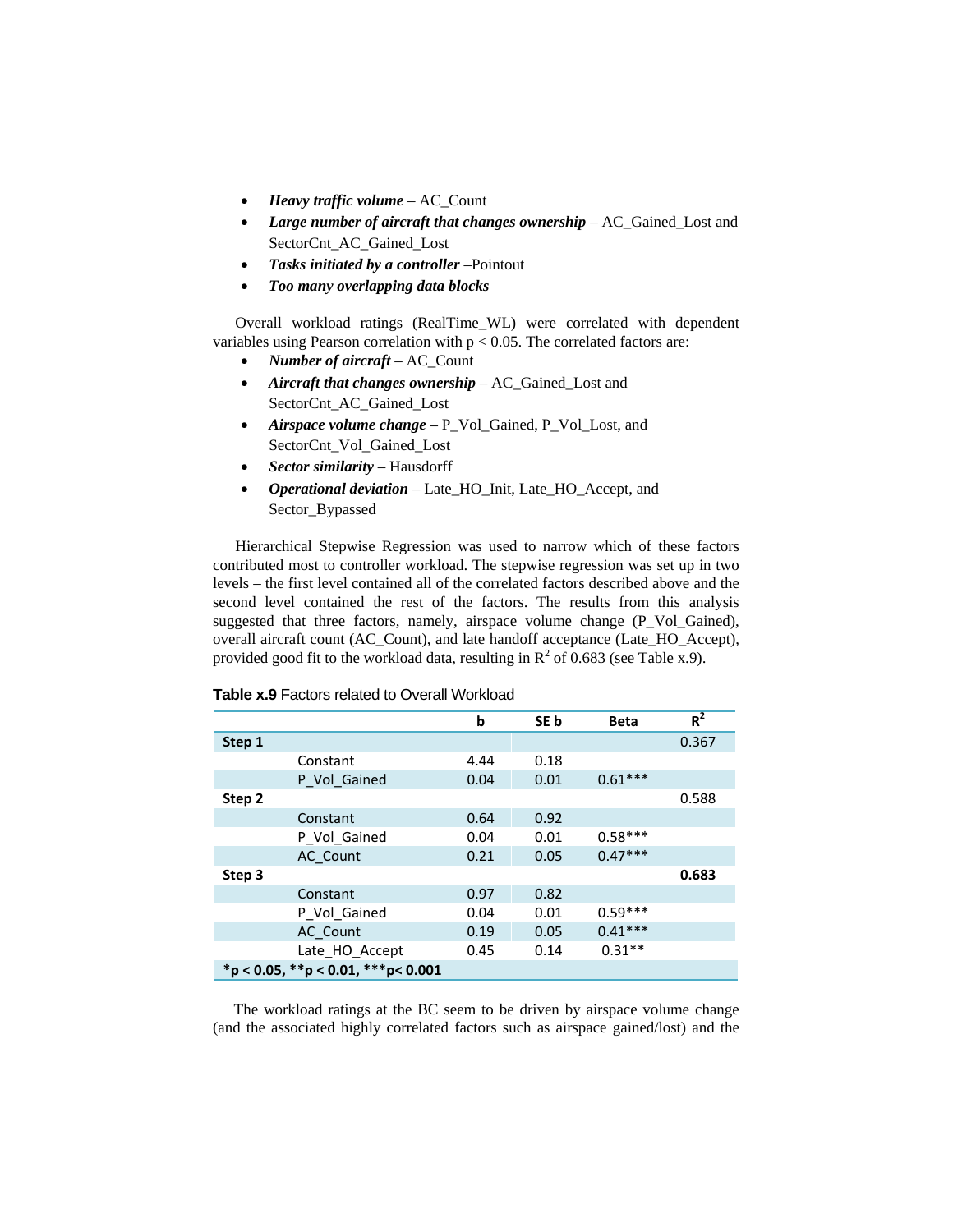number of aircraft at the BC. The late handoff acceptance may be driven by high workload, but is also likely to create high workload once they occur.

#### **Factors that Impact BC Workload Ratings**

The factors that correlate with workload change from Baseline (BC\_Workload) were identified using Pearson correlation with  $p < 0.05$ . Unlike the overall workload ratings, BC\_Workload did not correlate with the overall aircraft count. It was correlated with following variables:

- *Aircraft that changes ownership* AC\_Gained\_Lost, and SectorCnt\_AC\_Gained\_Lost
- *Airspace volume change* P\_Vol\_Gained and P\_Vol\_Lost,
- *Tasks initiated by a controller* HO\_Init and Pointouts,
- *Sector direction change*
- *Sector similarity* Hausdorff
- *Operational deviation* Late\_HO\_Init and Sector\_Bypassed

Both aircraft gained/lost and increased pointouts were mentioned in the subjective feedback as workload contributors. Hierarchical Stepwise Regression on the above factors identified only a single factor, namely, handoff initiation (HO\_Init) to explain BC\_Workload. The model provided good fit the data, resulting in  $\mathbb{R}^2$  of 0.501 (see Table x.10).

#### **Table x.10** Factors related to the BC Component of Workload

|                                    |         | SE b | <b>Beta</b> | $R^2$ |
|------------------------------------|---------|------|-------------|-------|
| Step 1                             |         |      |             | 0.501 |
| Constant                           | $-2.56$ | 0.76 |             |       |
| HO Init                            | 0.26    | 0.05 | $0.71***$   |       |
| *p < 0.05, **p < 0.01, ***p< 0.001 |         |      |             |       |

#### **Factors that Impact Acceptability Ratings**

After each simulation run, the controller participants rated the overall acceptability of each BC and identify the following factors to cause low acceptability:

- *Large changes in sector size or geometry* P\_Vol\_Gained, P\_Vol\_Lost, SectorCnt\_Vol\_Gained\_Lost, and Hausdorff
- *Too many coordination due to pointouts and handoffs* HO\_Init, HO\_Accept, and Pointout
- *Too much or not enough airspace* **–** overall sector volume
- *Sector shape not aligned with the traffic flow*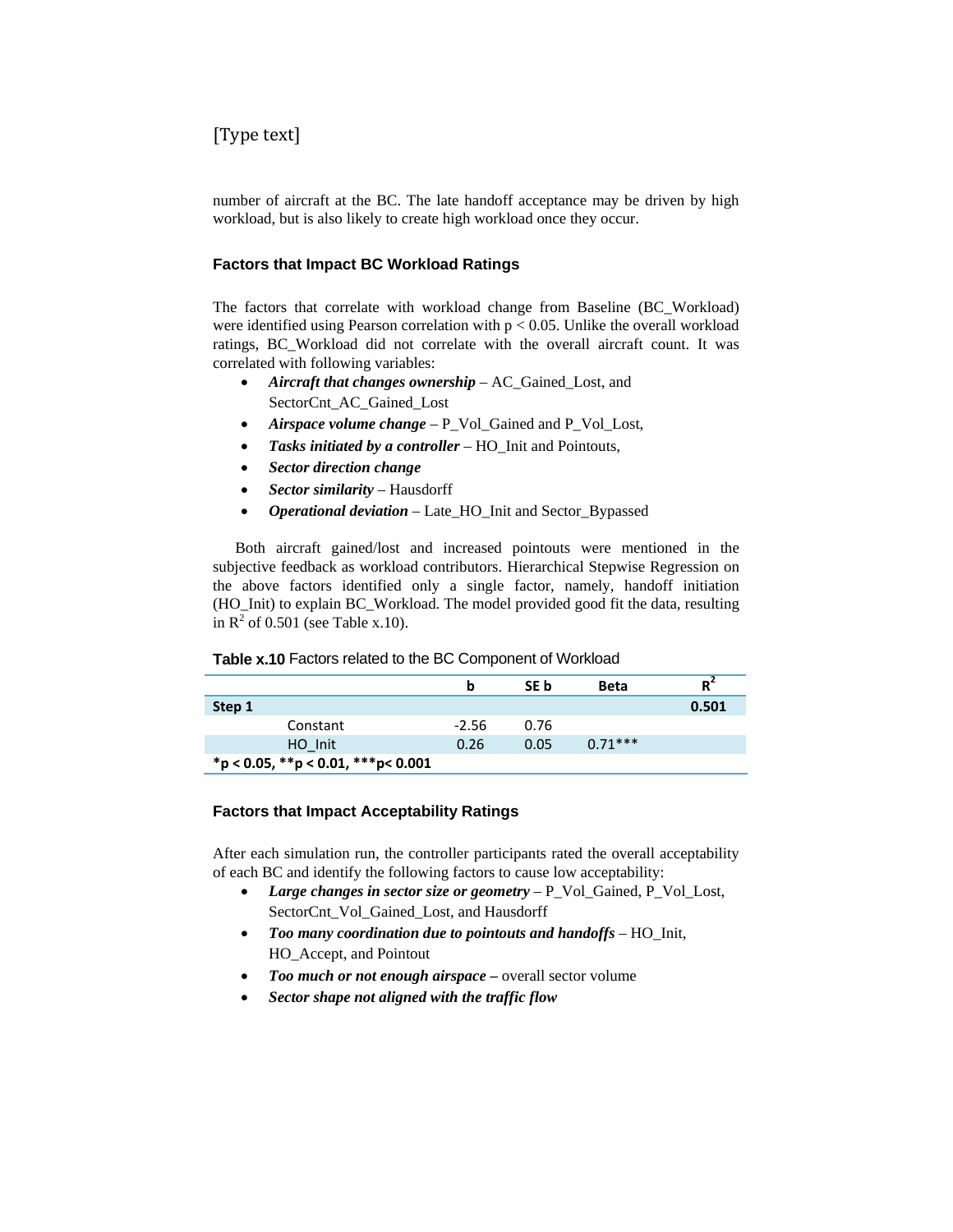The factors that correlate with overall acceptability ratings capture some of the same factors but included many others not mentioned explicitly by the controller participants. The factors were identified using Pearson correlation with  $p < 0.05$  and are shown below:

- *Aircraft that changes ownership* AC\_Gained\_Lost and SectorCnt\_AC\_Gained\_Lost
- *Airspace volume change* P\_Vol\_Gained, P\_Vol\_Lost, and SectorCnt\_Vol\_Gained\_Lost
- *Tasks initiated by a controller* HO\_Init , HO\_Cancel, and Pointout
- *Sector Direction Change*
- *Sector similarity* Hausdorff
- *Operational deviation* Late\_HO\_Init and Sector\_Bypassed

Despite numerous factors that correlated with acceptability ratings, Hierarchical Stepwise Regression on the above factors identified only a single factor, namely, the number of aircraft gained/lost to explain the acceptability. The model fit the data very well, resulting in  $\mathbb{R}^2$  of 0.794 (see Table x.11).

|                                    |         | SE b | <b>Beta</b> | Dʻ    |  |
|------------------------------------|---------|------|-------------|-------|--|
| Step 1                             |         |      |             | 0.794 |  |
| Constant                           | 7.27    | 0.23 |             |       |  |
| AC Gained Lost                     | $-0.54$ | 0.06 | $-0.90***$  |       |  |
| *p < 0.05, **p < 0.01, ***p< 0.001 |         |      |             |       |  |

**Table x.11** Factors related to the Acceptability Ratings

The acceptability of the BC seems to be driven by the number of aircraft that changed ownership as a result of the BC. It is somewhat interesting that the participants considered the airspace volume change to be a contributor to the acceptability and the aircraft ownership change to the workload, while the regression analyses suggest the inverse –i.e., airspace volume change is the main workload predictor and the aircraft ownership change is the acceptability predictor. Since these two metrics were highly correlated, however, these factors can probably be used interchangeably for the regression analyses.

#### **Factors that Impact Operational Deviations**

Due to space limitations, only the regression results are reported for the operational deviations (e.g. late handoff initiation/acceptance). For the late handoff initiations, the regression identified the acceptability rating to be the only contributor with  $R^2$  of  $0.487 - i.e.,$  low acceptability ratings are likely to result in high number of late handoffs. The late handoff acceptance identified the frequency of the BC with  $R^2$  of 0.251. The relationship between these two factors is not clear and requires further examination.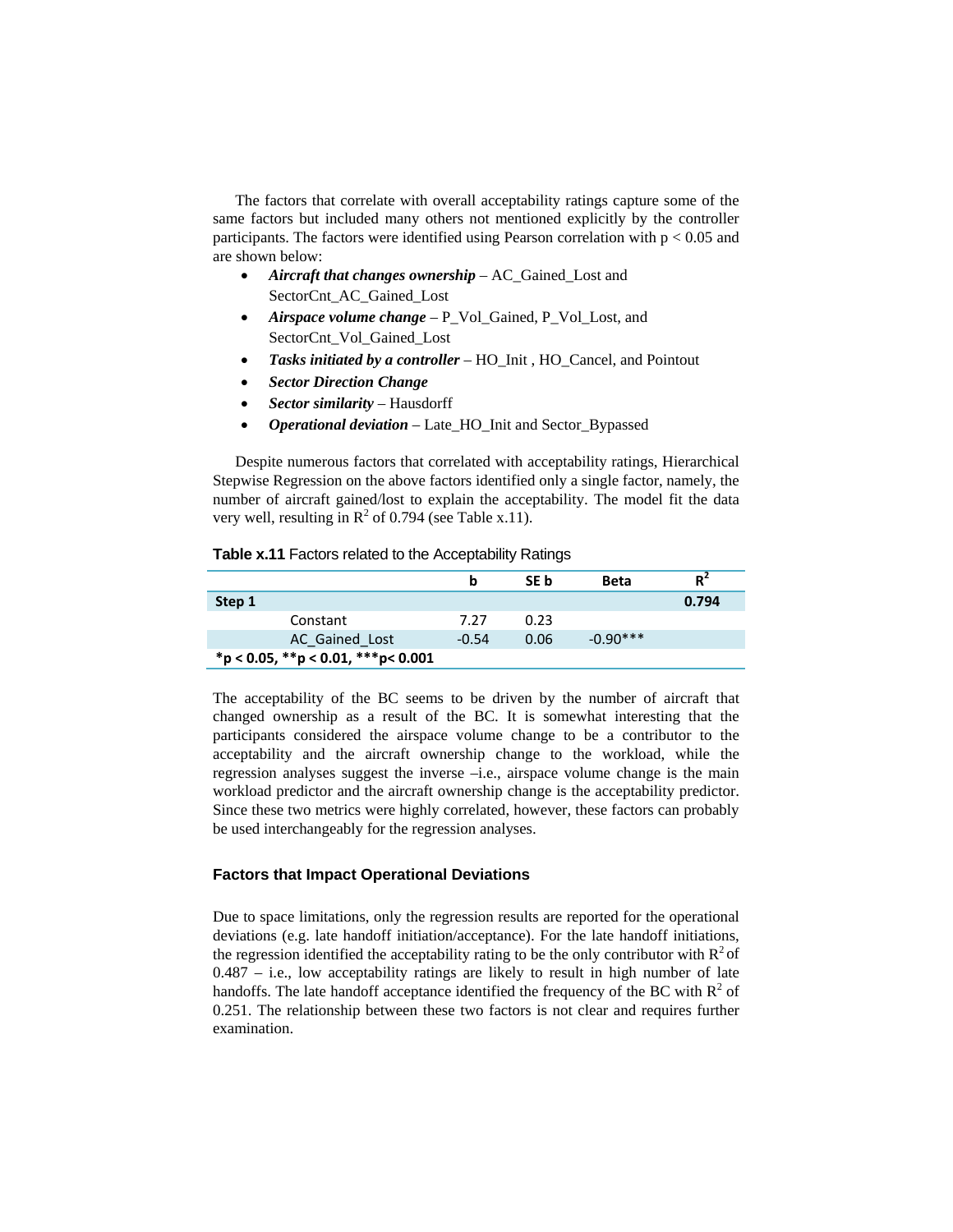Finally, the regression analysis for the bypassed sectors identified three factors, namely, aircraft gained/lost, overall aircraft count, and the number of pointouts with combined  $\mathbb{R}^2$  of 0.670. The frequency of bypassing a sector seems to be correlated with increased number of aircraft and aircraft that switch sectors, as well as the pointouts that are needed possibly due to bad sector design and/or routes that clip a corner of a sector. Other sector design related factors, such as sector transit time, may provide an additional insight into the traffic situation that causes the bypassed sectors.

# **SUMMARY AND CONCLUSION**

This study explored the controllers' ability to handle the sector boundary changes (BCs) in various conditions from relatively easy (e.g., small volume changes, few aircraft that changes sector ownership, etc.) to very difficult (e.g., large volume and aircraft changes, rapid frequency of the change, etc.). The main questions of the study were identification of the airspace-related factors that predict controller workload and operational feasibility during the BCs and whether the frequency and/or the timing of the BCs adversely impact operational feasibility.

In the study, controllers managed high traffic load during each BC, gave workload/acceptability ratings for each BC and commented on the BCs that were considered problematic. Subjective feedback suggested that overall traffic volume and the task load related to aircraft gained/lost during BCs were the main workload contributors. They also suggested that a BC was less acceptable for severe volume changes and when it required excessive coordination (e.g., pointouts) either due to bad sector design or short transit time. Additionally, workload/acceptability ratings and the airspace-related factors resulted in significant correlations with many of the variables identified by the participants.

Hierarchical stepwise regression narrowed the explanatory variables for workload to be airspace volume change, aircraft count, and number of late handoff acceptance. Since prior research showed aircraft count to be the main predictor of workload, it is notable that airspace volume change was a better predictor than the aircraft count during BCs. Hierarchical stepwise regression of the acceptability ratings identified aircraft gained/lost as the single predictor of the ratings.

A BC component of the workload was isolated by subtracting Baseline workload from the BC condition for the same scenario / traffic at the same time duration. Hierarchical stepwise regression of the BC workload component suggested that the number of handoffs initiated was the single predictor of the BC workload component.

Subjective feedback on workload and acceptability identified aircraft gained/lost during BC and airspace volume change as their main predictors, respectively, while the regression analysis swapped the predictors, which suggests the high correlation between these two predictors might make them interchangeable in this analysis. Unless BC is pre-selected to be at a time when the aircraft count is low, larger volume change will naturally result in an increased number of aircraft that need to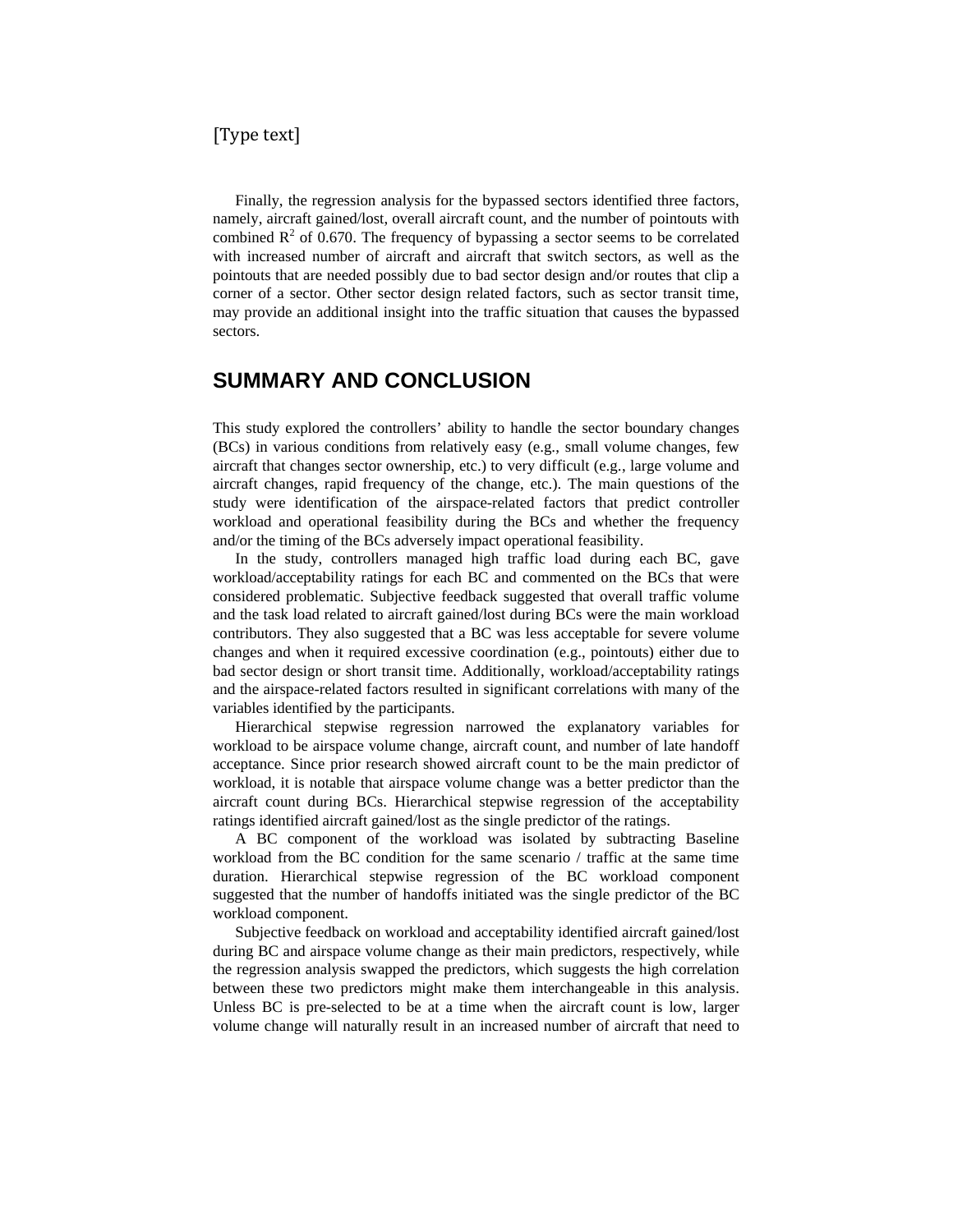change sector ownership. Further studies that control for the aircraft in transition while varying the airspace volume change are needed to tease apart the individual impacts of these two predictors.

In addition, the two predictors, aircraft and volume change, may have had weak correlations if the operational procedure and tools allowed the handoffs to be automated during the BC. In such situations, large volume change may still cause high cognitive workload to monitor the changes but the number of aircraft that change sectors may no longer matter as much. Automated handoff will also likely eliminate handoff initiation as the main predictor of the BC component of the workload.

In the overall analysis, BC frequency was not correlated with either workload or acceptability. Observations also supported that as long as controllers had enough time to prepare for each BC (three minutes in this study), high BC frequency did not pose a major problem. In terms of the timing of the BC, finding and/or creating an appropriate time when fewer aircraft are present would help reduce the BC workload. Participants commented that they would be able to handle large volume changes if they had sufficient transition time to monitor the traffic and prepare for the BC. In actual operations, the BC should not have a fixed preparation/preview time (three minutes in this study); instead, it should be done when the controllers are ready for the change. An important caveat to the concept feasibility is that participants needed a reliable conflict probe to manage the BCs. They reported that they did not have adequate situation awareness of the incoming traffic for separation management without the help of the decision support tools.

Overall, the results and feedback from the study showed that Flexible Airspace is a promising concept worth further development and refinement. A number of tradeoffs may be required in finding the most effective way to address the demandcapacity imbalance while keeping the human controller integrated and functioning meaningfully within the system. Based on the results from this study, further research can begin in addressing these issues.

# **REFERENCES**

- Brinton, C. & Pledgie, S. (2008). Airspace Partitioning using Flight Clustering and Computational Geometry. In Proceedings of the *27th Digital Avionics Systems Conference (DASC),* St. Paul, MN.
- Homola, J., Lee, P. U., Smith, N., Prevot, T., Lee, H., Kessell, A., & Brasil, C. (submitted). A Human-in-the Loop Exploration of the Dynamic Airspace Configuration Concept. *AIAA Guidance, Navigation, and Control (GNC) Conference and Exhibit,* Toronto, Canada: American Institute of Aeronautics and Astronautics.
- Klein, A., Rogers, M., & Kaing, H. (2008). Dynamic FPAs: A New Method for Dynamic Airspace Configuration. *Integrated Communications Navigation and Surveillance (ICNS) Conference*. Bethesda, MD.